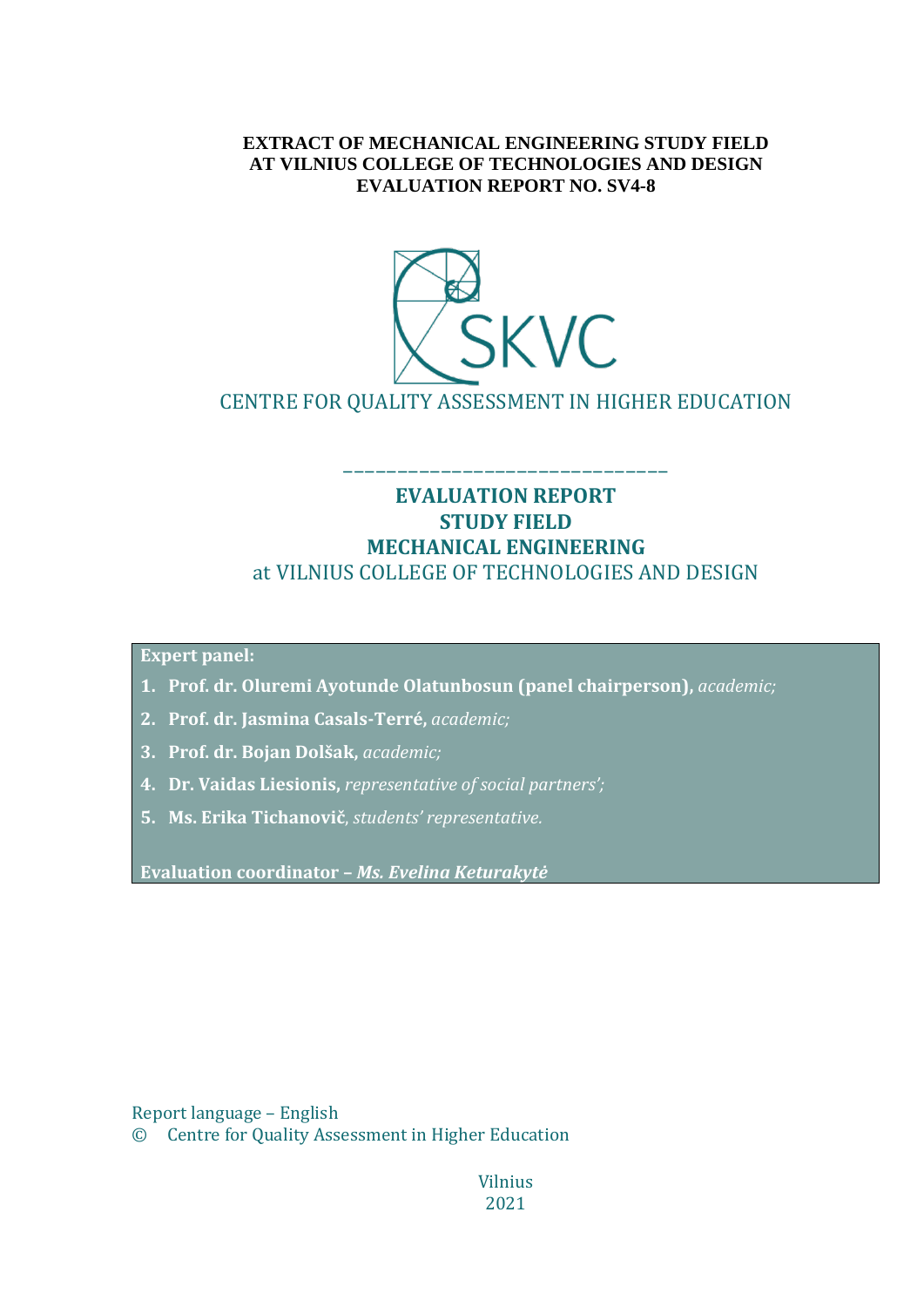## **Study Field Data\***

| Title of the study programme                                | <b>Engineering of Mechanical Technology</b>               |
|-------------------------------------------------------------|-----------------------------------------------------------|
| State code                                                  | 6531EX026                                                 |
| Type of studies                                             | Higher education college studies                          |
| Cycle of studies                                            | First                                                     |
| Mode of study and duration (in<br>years)                    | Full-time (3 years)<br>Part-time (4 years)                |
| Credit volume                                               | 180                                                       |
| Qualification degree and (or)<br>professional qualification | Professional Bachelor's Degree in Engineering<br>Sciences |
| Language of instruction                                     | Lithuanian                                                |
| Minimum education required                                  | Secondary education                                       |
| Registration date of the study<br>programme                 | 04 January 2012                                           |

*\* if there are joint / two-fields / interdisciplinary study programmes in the study field, please designate it in the foot-note*

<...>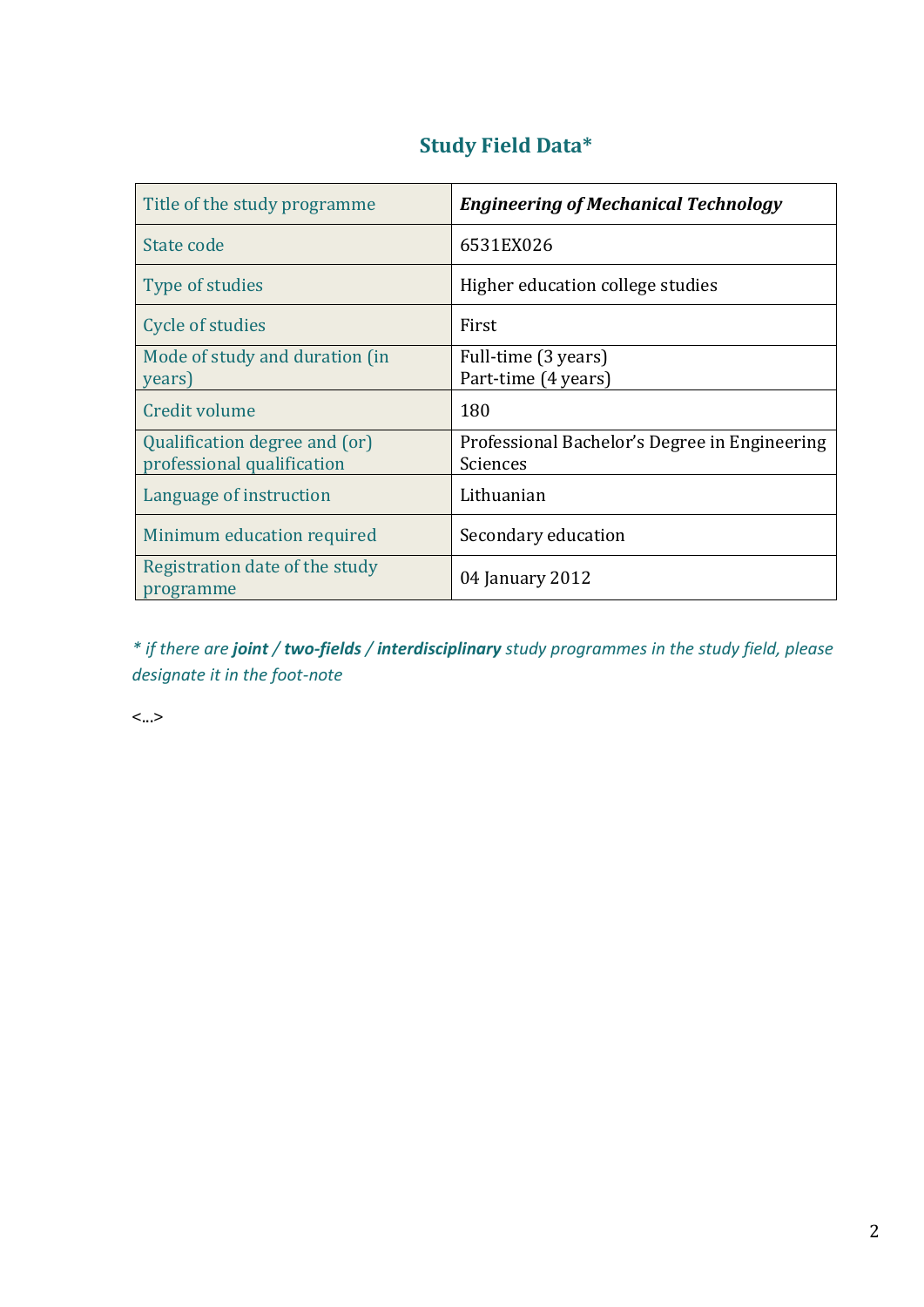# **II. GENERAL ASSESSMENT**

*Mechanical Engineering* study field and **first cycle** at Vilnius College of Technologies and Design is given **positive** evaluation.

*Study field and cycle assessment in points by evaluation areas*.

| No. | <b>Evaluation Area</b>                                                | <b>Evaluation of</b><br>an area in<br>points* |
|-----|-----------------------------------------------------------------------|-----------------------------------------------|
| 1.  | Intended and achieved learning outcomes and curriculum                | 4                                             |
| 2.  | Links between science (art) and studies                               | 3                                             |
| 3.  | Student admission and support                                         | 3                                             |
| 4.  | Teaching and learning, student performance and graduate<br>employment | 4                                             |
| 5.  | Teaching staff                                                        | 4                                             |
| 6.  | Learning facilities and resources                                     | 5                                             |
| 7.  | Study quality management and public information                       | 3                                             |
|     | Total:                                                                | 26                                            |

\*1 (unsatisfactory) - there are essential shortcomings that must be eliminated;

2 (satisfactory) - meets the established minimum requirements, needs improvement;

3 (good) - the field develops systematically, has distinctive features;

4 (very good) - the field is evaluated very well in the national and international context, without any deficiencies;

5 (exceptional) - the field is exceptionally good in the national and international context/environment.

<…>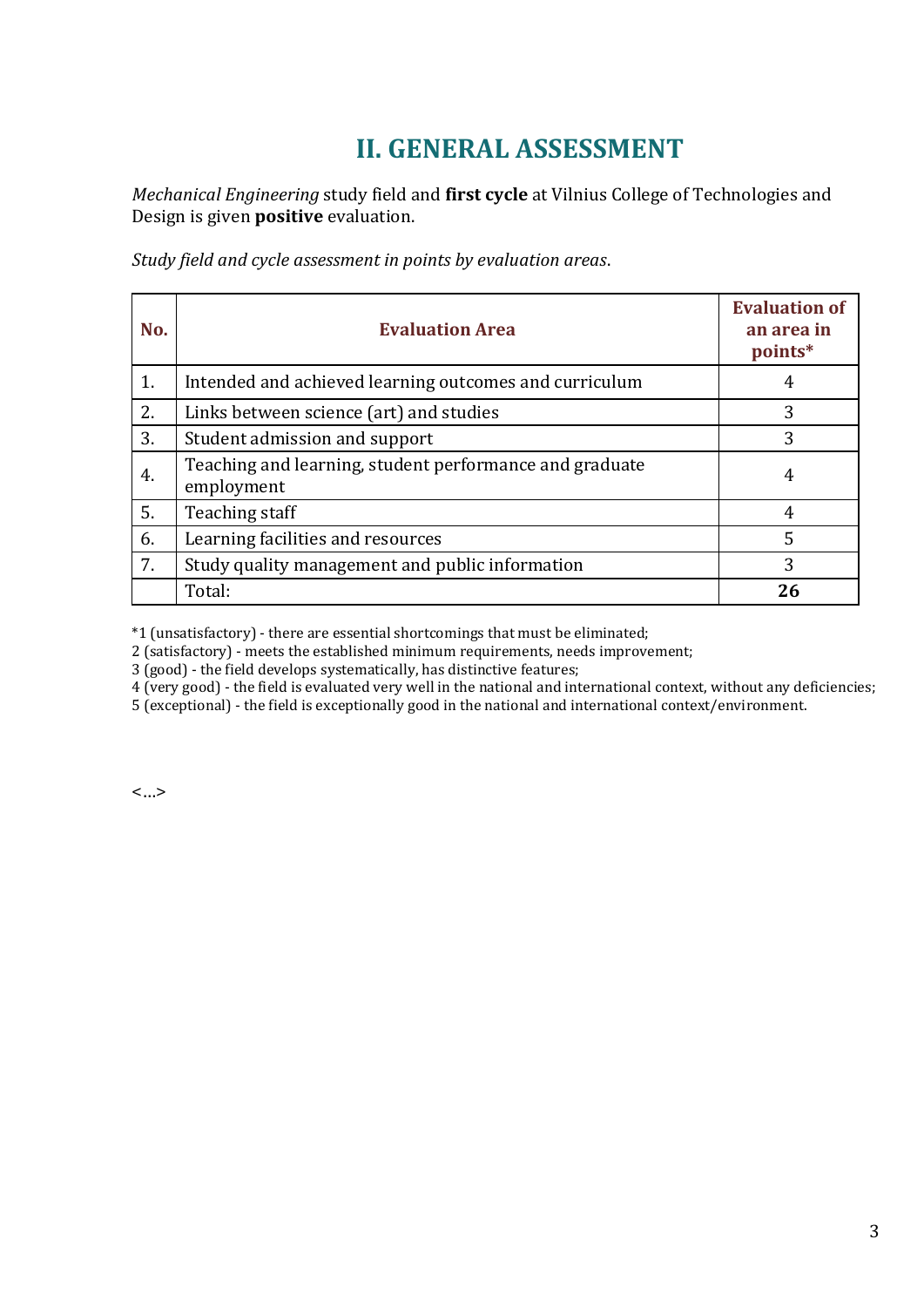# **IV. EXAMPLES OF EXCELLENCE (OPTIONAL)**

- Some very interesting interdisciplinary student projects are carried out at the College. They are extremely beneficial for the EMT study programme students, as they provide a frame for practical application of the knowledge acquired and some hand on experience. Moreover, cooperation with students from other study fields represents the additional dimension, which is beneficial to all the students participating.
- The material resources including the library are very good for implementing the EMT study programme. Laboratory equipment is being constantly updated. New investments in the equipment are planned by using EU structural funds.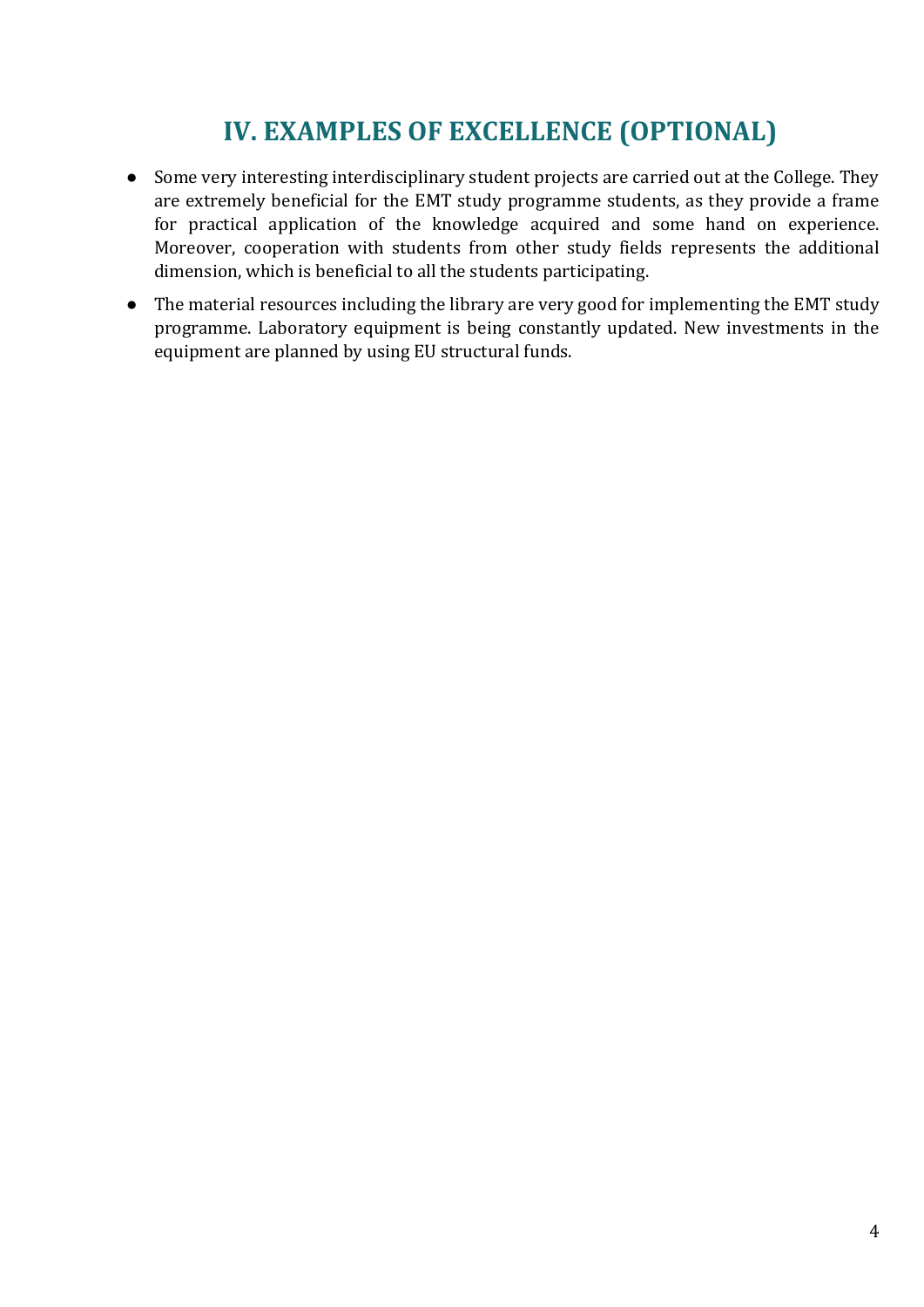# **V. RECOMMENDATIONS\***

- 1. In order to present a more coherent and consistent information, it is recommended to unify the presentation of LO in SER, College website and AIKOS.
- 2. *Welding Technology* should become a mandatory subject (perhaps instead of *Law* that could be integrated into some other subjects).
- 3. The scope of the final theses should be limited to a certain number of pages.
- 4. Laboratory equipment should also be used for industry projects and not only for teaching.
- 5. It would be beneficial to invite more social partners from industry to share their experience with the students and to provide lectures.
- 6. More attention should be paid to evaluate the reasons for the decrease in student numbers. The promotion of the EMT study program should be further improved, also to foreign students.
- 7. Explore the reasons why more students do not decide to go abroad and adapt promotion/support of mobility accordingly.
- 8. Take measures to evaluate the reasons and reduce student dropout rate.
- 9. The level of international mobility of lecturers (in-coming and out-going) should be further improved.
- 10. All important information about the EMT study programme needs to be publicly available in both Lithuanian and English language respectively.
- 11. The collection of the voice of students, graduates and social partners/employers in updating the EMT study programme needs to be upgraded.

\*If the study field is going to be given negative evaluation (non-accreditation) instead of RECOMMENDATIONS main **arguments for negative evaluation** (non-accreditation) must be provided together with a **list of "must do" actions** in order to assure that students admitted before study field's non-accreditation will gain knowledge and skills at least on minimum level.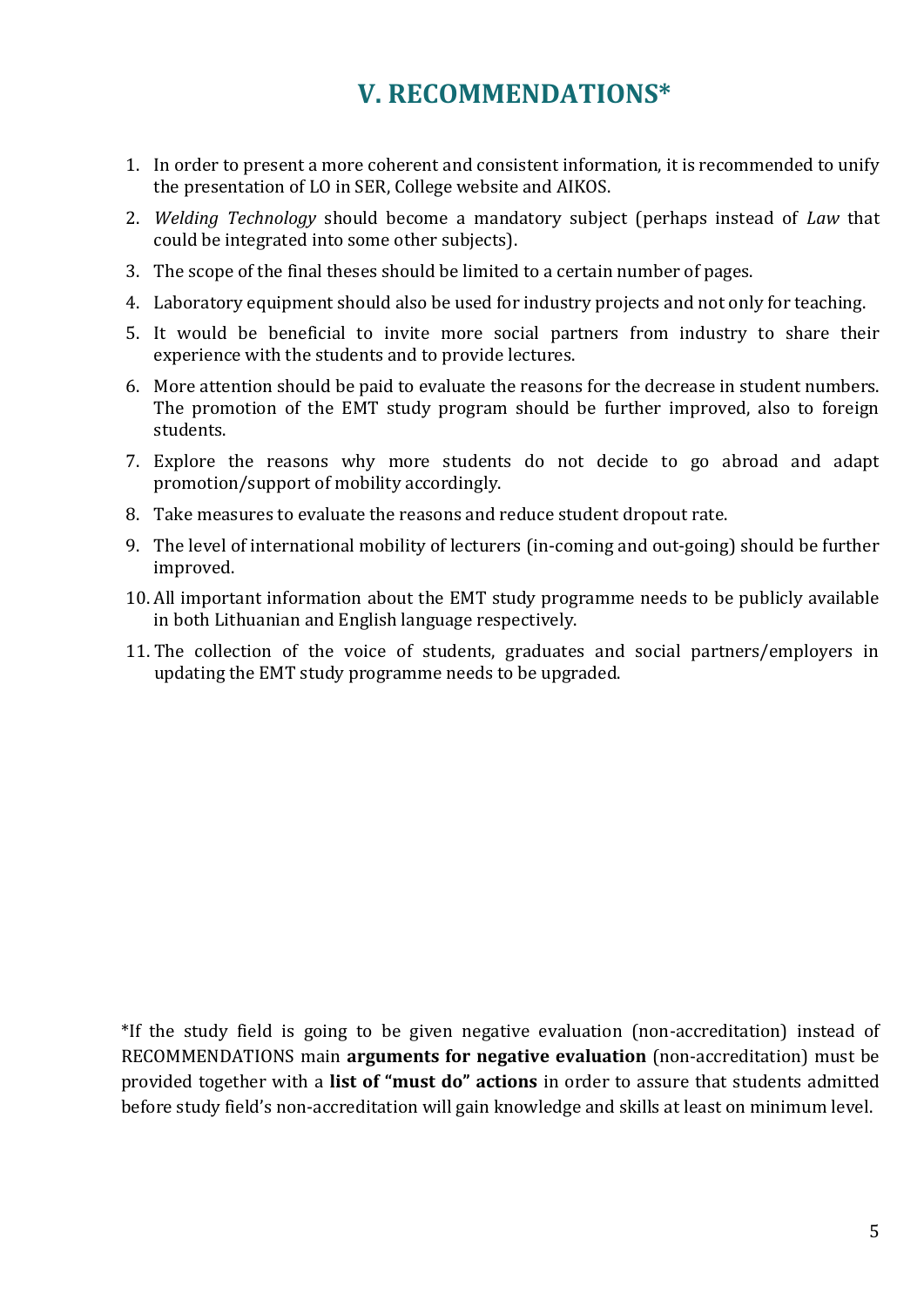## **VI. SUMMARY**

The following is a summary of the findings of the review team based on provided Self-Evaluation Report and online interviews with Vilnius College of Technology and Design administration (senior management and faculty administration staff), staff responsible for the preparation of the SER, teaching staff and stakeholders (students, alumni, employers, social partners).

The review team gives a positive evaluation to the implementation of study field Mechanical Engineering and first cycle at Vilnius College of Technology and Design (hereafter – College) with all areas of evaluation assessed as good, very good or exceptional.

The following key strengths are noted by the review team during the evaluation of the Mechanical Engineering field studies:

- The level of commitment by College director, administration staff and lecturers to the institution and Mechanical Engineering field studies is high and emphasizes the motivation for further growth.
- There is a correspondence between the Mechanical Engineering field studies and the needs of the local industry.
- Lecturers have a proper education, competence and motivation to successfully deliver the Mechanical Engineering field studies.
- Students' voices are heard through discussions, feedback and surveys and have a positive effect on the Mechanical Engineering field studies.
- Students and graduates are happy about their studies and are motivated.

The review team would like to highlight the following examples of good practice of the Mechanical Engineering field studies:

- Quite some interesting interdisciplinary student projects are in place and give the students high value hand-on experience.
- The material resources including the library are very good for implementing the Mechanical Engineering field studies.

There are several areas for possible development of the Mechanical Engineering field studies, none of which are critical enough for lower grade of evaluation:

- It would be beneficial to invite more social partners from an industry to share their experience with the students and provide lectures.
- The structure of the study programme *Engineering of Mechanical Technology* is constantly adjusted to meet latest developments. However, it would be suggested to change *Welding* from elective to mandatory subject (perhaps instead of *Law* that could be integrated into some other subjects).
- Learning outcomes are well structured, however the information about the study programme *Engineering of Mechanical Technology* goals and learning outcomes needs to be unified in both Lithuanian and English websites of the College.
- The level of international mobility of lecturers and students has increased; however, there is still space for improvement.
- The quality of the final theses that are mainly related to some practical problems in industrial partners is good. However, a common opinion is that there is not enough time dedicated in the Mechanical Engineering field studies to produce them in the present form. Thus, the scope of the final theses should be limited to a reasonable number of pages.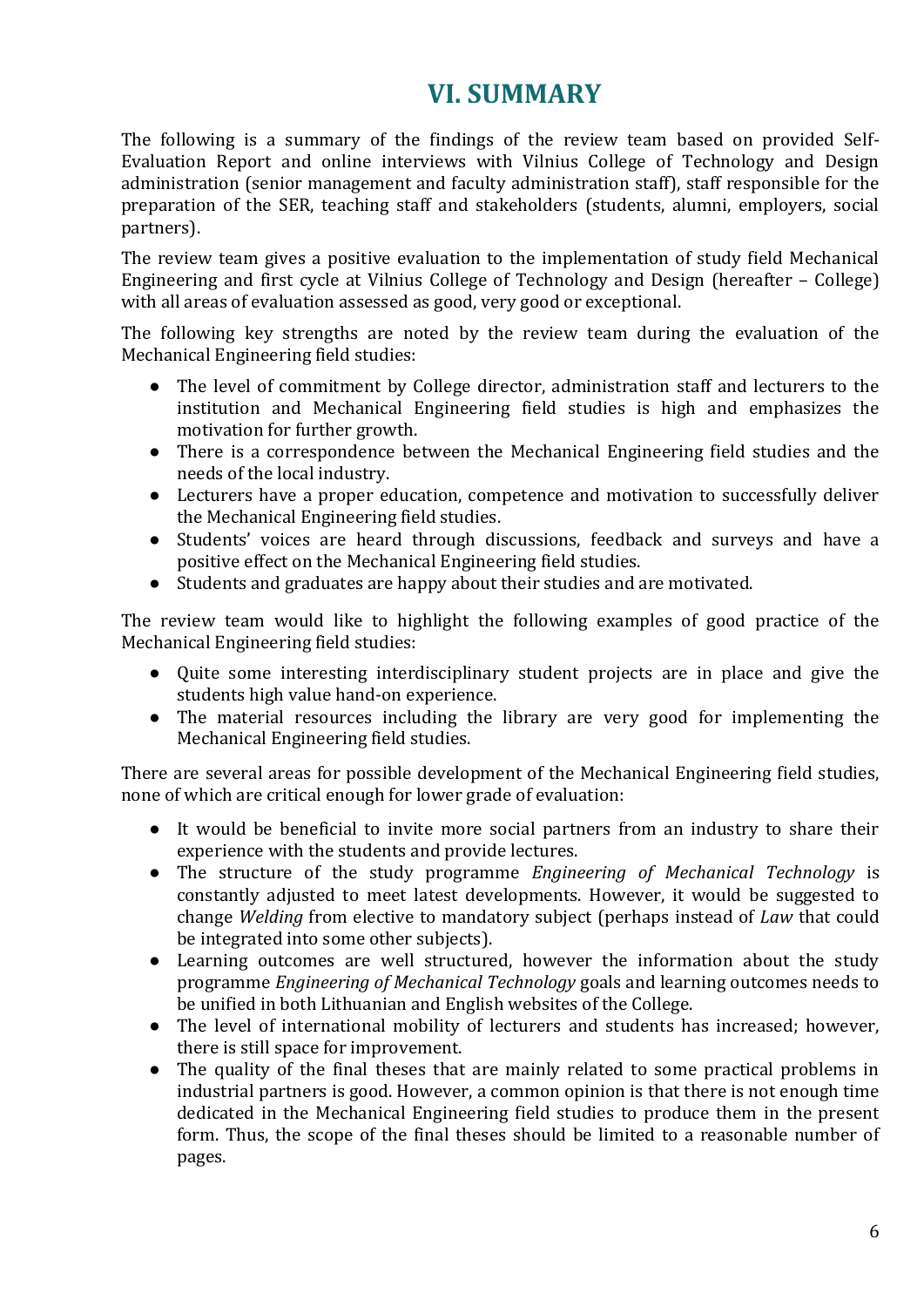- More attention should be paid to evaluate the reasons of decrease in student numbers and measures need to be taken in reducing student dropout rate. The promotion of the Mechanical Engineering field studies should be further improved.
- The voice of graduates and social partners/employers in updating the Mechanical Engineering field studies is anticipated, but collecting their feedback needs to be upgraded.

\_\_\_\_\_\_\_\_\_\_\_\_\_\_\_\_\_\_\_\_\_\_\_\_\_\_\_\_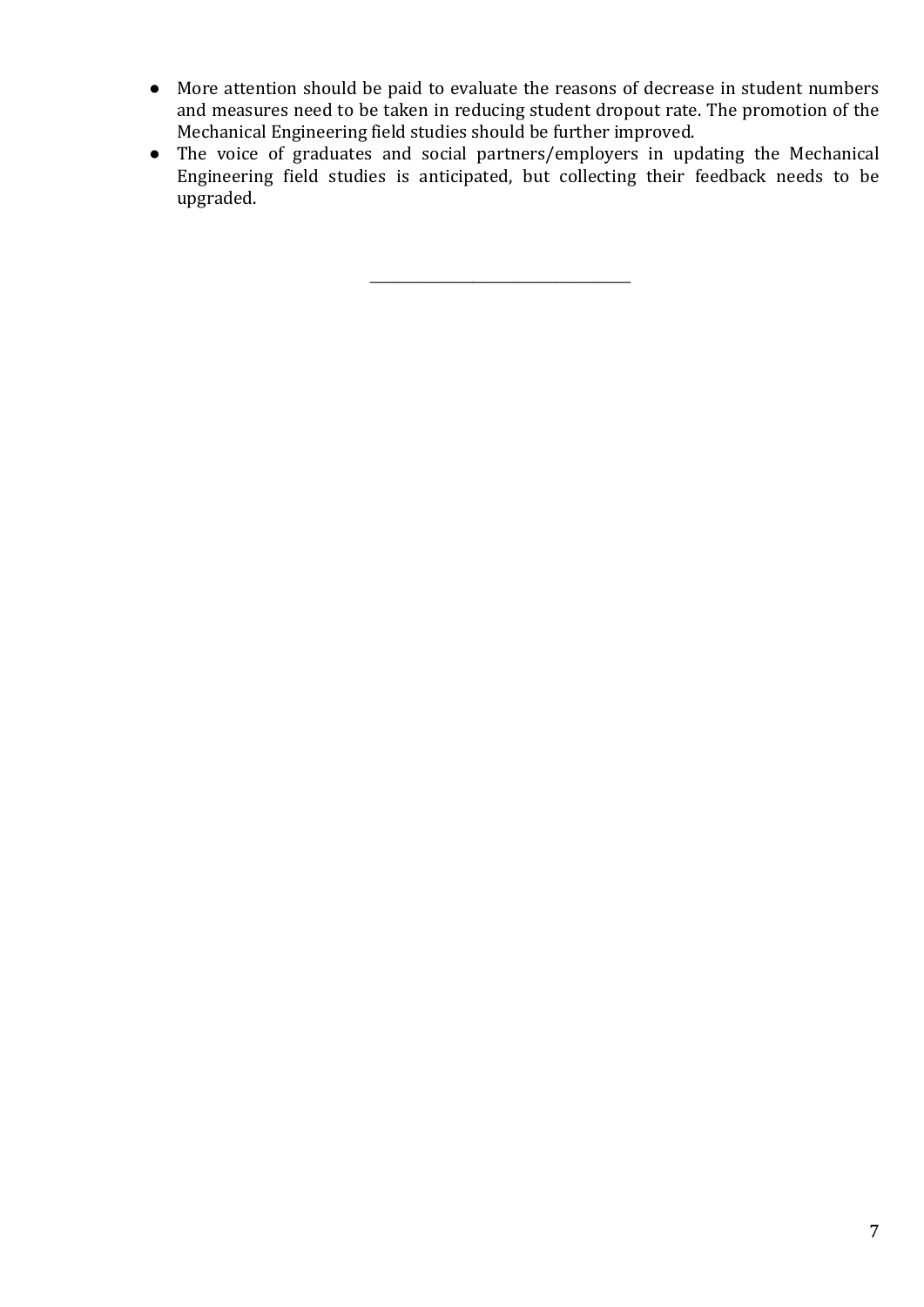#### **VILNIAUS TECHNOLOGIJŲ IR DIZAINO KOLEGIJOS MECHANIKOS INŽINERIJOS KRYPTIES STUDIJŲ 2021 M. VASARIO 19 D. EKSPERTINIO VERTINIMO IŠVADŲ NR. SV4-8 IŠRAŠAS**



### STUDIJŲ KOKYBĖS VERTINIMO CENTRAS

# VILNIAUS TECHNOLOGIJŲ IR DIZAINO KOLEGIJOS **MECHANIKOS INŽINERIJOS STUDIJŲ KRYPTIES VERTINIMO IŠVADOS**

**Ekspertų grupė:** 

- **1. Prof. dr. Oluremi Ayotunde Olatunbosun (vadovas)**, *akademinės bendruomenės atstovas;*
- **2. Prof. dr. Jasmina Casals-Terré**, *akademinės bendruomenės atstovė;*
- **3. Prof. dr. Bojan Dolšak**, *akademinės bendruomenės atstovas;*
- **4. Dr. Vaidas Liesionis**, *darbdavių atstovas;*
- **5. Erika Tichanovič,** *studentų atstovė*.

**Vertinimo koordinatorė -** *Evelina Keturakytė*

#### Išvados parengtos anglų kalba Vertima į lietuvių kalbą atliko MB "Ad Gloriam"

© Studijų kokybės vertinimo centras

Vilnius 2021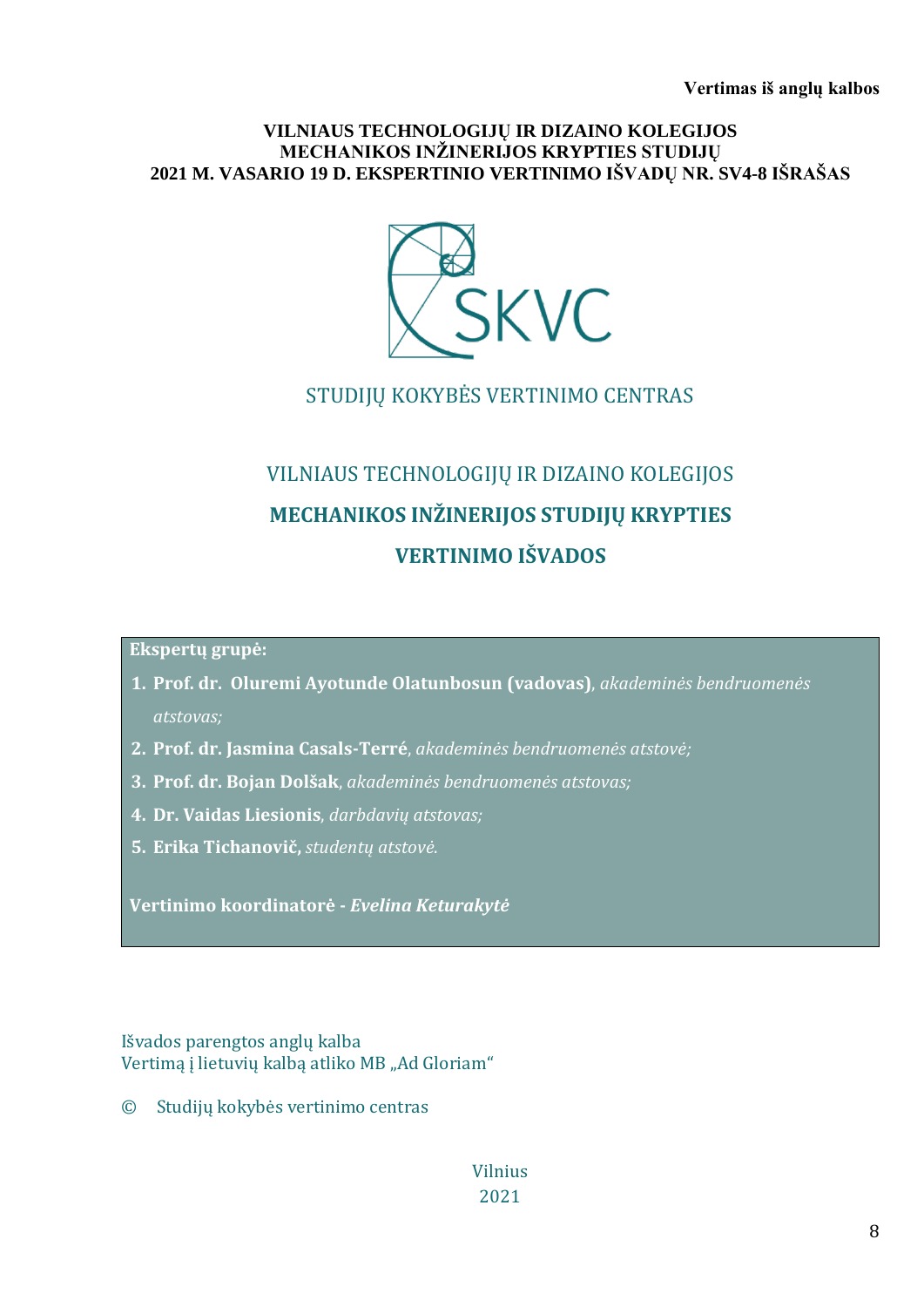| Studijų programos pavadinimas                           | Mechaninių technologijų inžinerija                  |
|---------------------------------------------------------|-----------------------------------------------------|
| Valstybinis kodas                                       | 6531EX026                                           |
| Studijų programos rūšis                                 | Koleginės studijos                                  |
| Studijų pakopa                                          | Pirmoji                                             |
| Studijų forma (trukmė metais)                           | Nuolatinė (3 metai)<br>Ištęstinė (4 metai)          |
| Studijų programos apimtis kreditais                     | 180                                                 |
| Suteikiamas laipsnis ir (ar) profesinė<br>kvalifikacija | Inžinerijos mokslų profesinio bakalauro<br>laipsnis |
| Studijų vykdymo kalba                                   | Lietuvių                                            |
| Reikalavimai stojantiesiems                             | Vidurinis išsilavinimas                             |
| Studijų programos įregistravimo data                    | 2012-01-04                                          |

## **Studijų krypties duomenys\***

*\* Jeigu studijų kryptyje yra jungtinių, dviejų krypčių ar tarpkryptinių studijų programų, prašoma tai atitinkamai pažymėti.*

<...>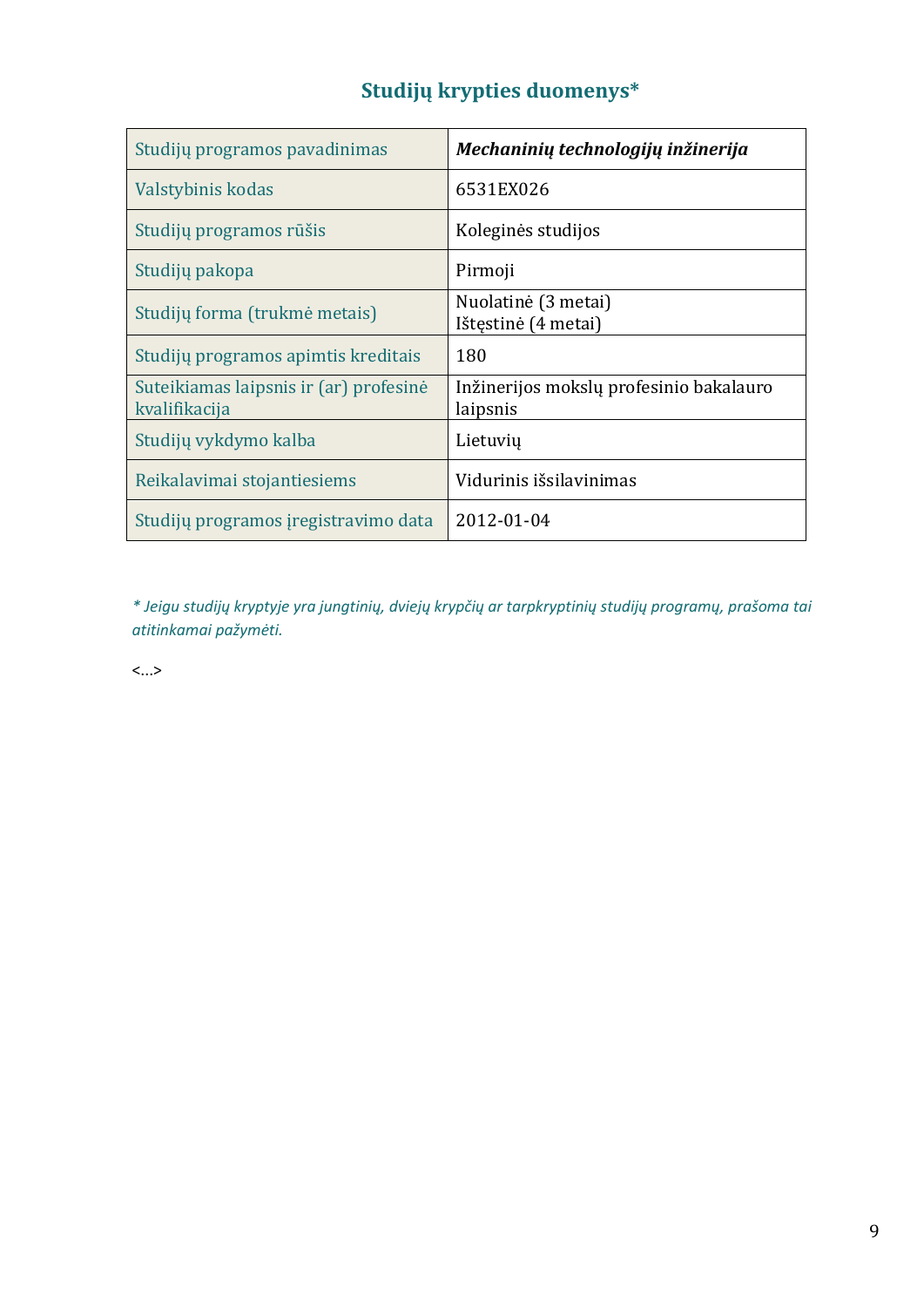# **II. APIBENDRINAMASIS ĮVERTINIMAS**

Pirmosios pakopos Mechanikos inžinerijos studijų krypties studijos Vilniaus technologijų ir dizaino kolegijoje vertinamos teigiamai.

| Eil.<br>Nr. | <b>Vertinimo sritis</b>                                   | <b>Srities</b><br><i>jvertinimas</i> ,<br>balais* |
|-------------|-----------------------------------------------------------|---------------------------------------------------|
|             | Studijų tikslai, rezultatai ir turinys                    | 4                                                 |
| 2.          | Mokslo (meno) ir studijų veiklos sąsajos                  | 3                                                 |
| 3.          | Studentų priėmimas ir parama                              |                                                   |
| 4.          | Studijavimas, studijų pasiekimais ir absolventų užimtumas | 4                                                 |
| 5.          | Destytojai                                                | 4                                                 |
| 6.          | Studijų materialieji ištekliai                            |                                                   |
| 7.          | Studijų kokybės valdymas ir viešinimas                    | 3                                                 |
|             | Iš viso:                                                  | 26                                                |

*Studijų krypties ir pakopos įvertinimas pagal vertinamąsias sritis.*

\*1-Nepatenkinamai (sritis netenkina minimalių reikalavimų, yra esminių trūkumų, dėl kurių krypties studijos negali būti vykdomos)

2-Patenkinamai (sritis tenkina minimalius reikalavimus, yra esminių trūkumų, kuriuos būtina pašalinti) 3-Gerai (sritis plėtojama sistemiškai, be esminių trūkumų)

4-Labai gerai (sritis vertinama labai gerai nacionaliniame kontekste ir tarptautinėje erdvėje, be jokių trūkumų) 5-Išskirtinės kokybės (sritis vertinama išskirtinai gerai nacionaliniame kontekste ir tarptautinėje erdvėje)

<...>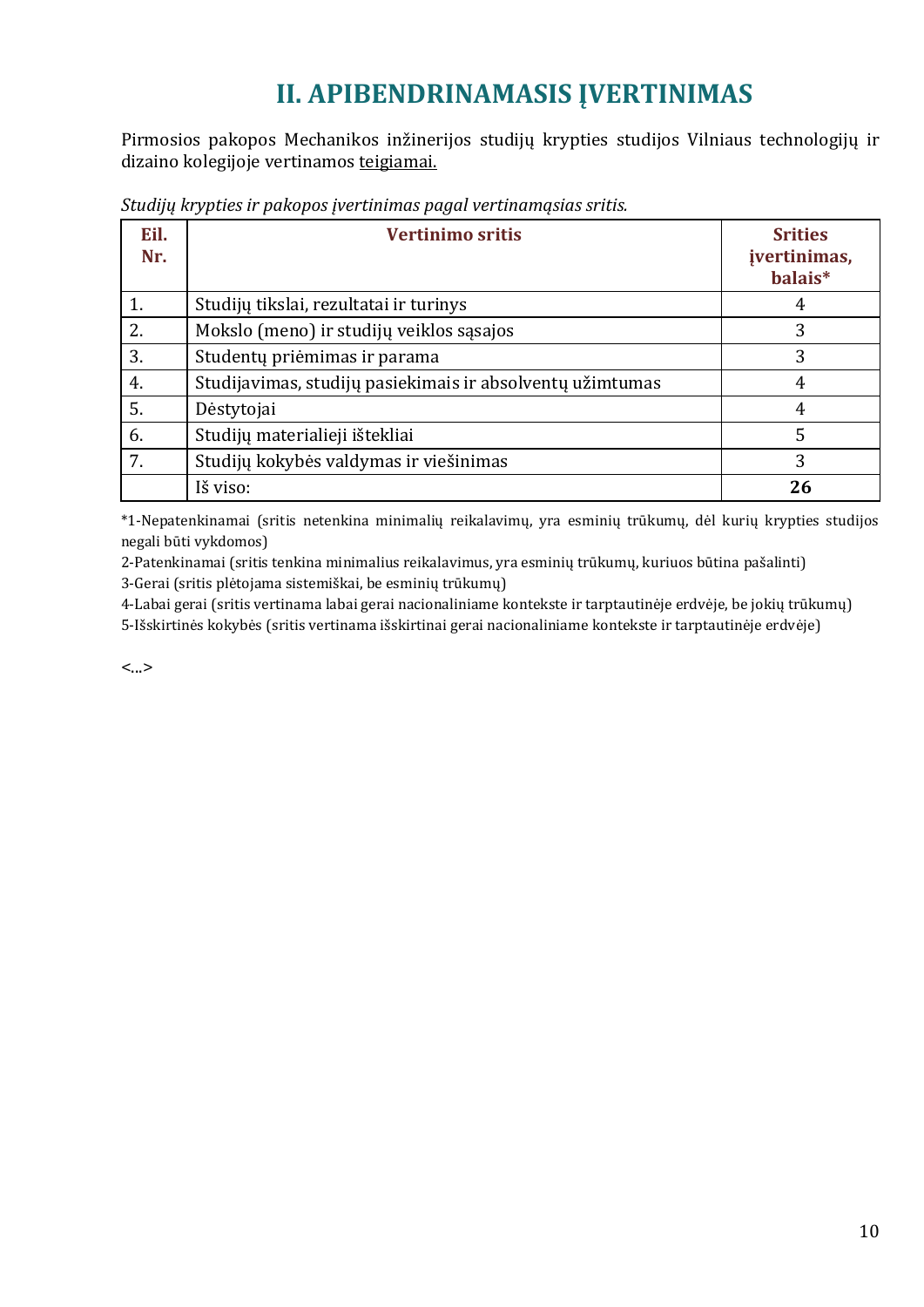# **IV. IŠSKIRTINĖS KOKYBĖS PAVYZDŽIAI**

- Kolegijoje vykdoma keletas labai įdomių tarpdalykinių studentų projektų. Jie ypač naudingi Mechaninių technologijų inžinerijos (MTI) studijų programos studentams, nes projektai padeda studentams suprasti, kaip praktiškai pritaikyti įgytas žinias ir jie įgyja šiek tiek praktinių įgūdžių. Be to, kaip papildomas aspektas, bendradarbiavimas su kitų studijų krypčių studentais naudingas visiems dalyvaujantiems studentams.
- Labai geri MTI studijų programos vykdymui skirti materialiniai ištekliai, įskaitant biblioteką. Laboratorijos įranga nuolat atnaujinama. Planuojama naujai investuoti į įrangą, pasinaudojant ES struktūriniais fondais.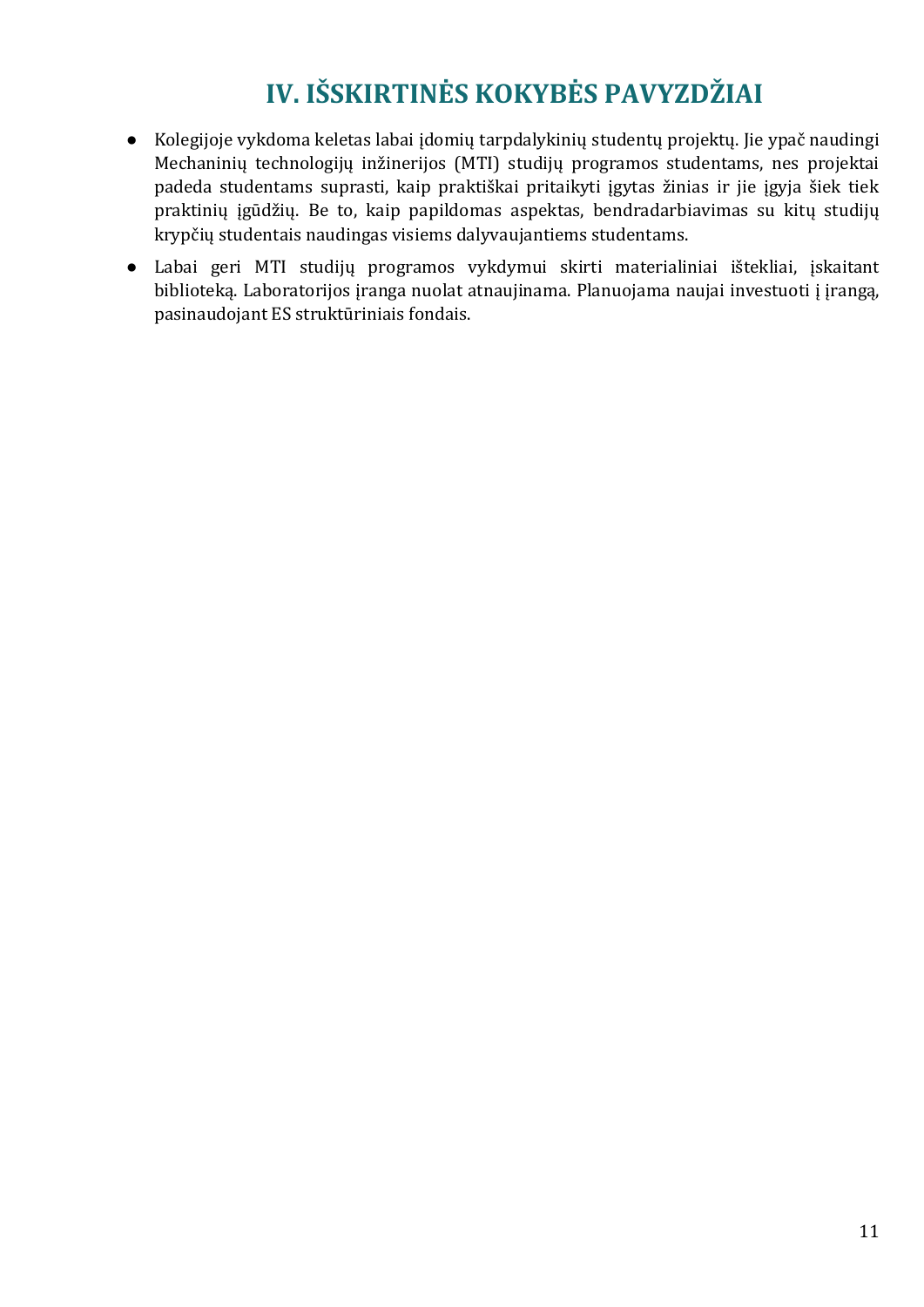# **V. REKOMENDACIJOS \***

- 1. Kad galima būtų pateikti rišlesnę ir nuoseklesnę informaciją, rekomenduojama suderinti savianalizės suvestinėje, Kolegijos tinklalapyje ir AIKOS pateikiamus studijų rezultatus.
- 2. *Suvirinimo technologija* turėtų tapti privalomu dalyku (galbūt jis galėtų pakeisti *Teisę*, nes šis dalykas gali būti integruotas su kitais).
- 3. Baigiamojo darbo apimčiai turėtų būti nustatyta konkretaus puslapių skaičiaus riba.
- 4. Laboratorine įranga reikėtų naudotis ne tik dėstymui, bet ir pramoniniams projektams.
- 5. Būtų naudinga savo patirtimi su studentais pasidalinti ir skaityti paskaitas pakviesti daugiau socialinių partnerių iš jų pramonės srities.
- 6. Reikėtų skirti daugiau dėmesio studentų skaičiaus sumažėjimo priežastims įvertinti. Reiktų labiau gerinti MTI studijų programos reklamavimą, įskaitant ir studentams iš užsienio.
- 7. Ištirti, kodėl vis daugiau studentų nusprendžia nevykti į užsienį ir atitinkamai suderinti mobilumo skatinimą/paramą mobilumui.
- 8. Imtis veiksmų studentų nubyrėjimo priežastims įvertinti ir šiam skaičiui sumažinti.
- 9. Reikėtų labiau pakelti dėstytojų (atvykstančių ir išvykstančių) tarptautinio mobilumo lygį.
- 10. Visa svarbi informacija apie MTI studijų programą turėtų būti viešai prieinama tiek lietuvių, tiek anglų kalbomis.
- 11. Atnaujinant MTI studijų programą, reikėtų labiau atsižvelgti į studentų, absolventų ir socialinių partnerių/ darbdavių nuomonę.

\*Šioje skiltyje pateikiamos apibendrintos rekomendacijos visai studijų krypčiai AM mastu. Jeigu planuojama neakredituoti studijų krypties, vietoje REKOMENDACIJŲ turi būti pateikiami pagrindiniai argumentai nulėmę ekspertų grupės neigiamą sprendimą. Taipogi ekspertai turi pateikti **privalomų veiksmų sąrašą**, būtinų, kad NNN studijų kryptyje besimokantys studentai įgytų bent minimalius reikalavimus tenkinantį išsilavinimą.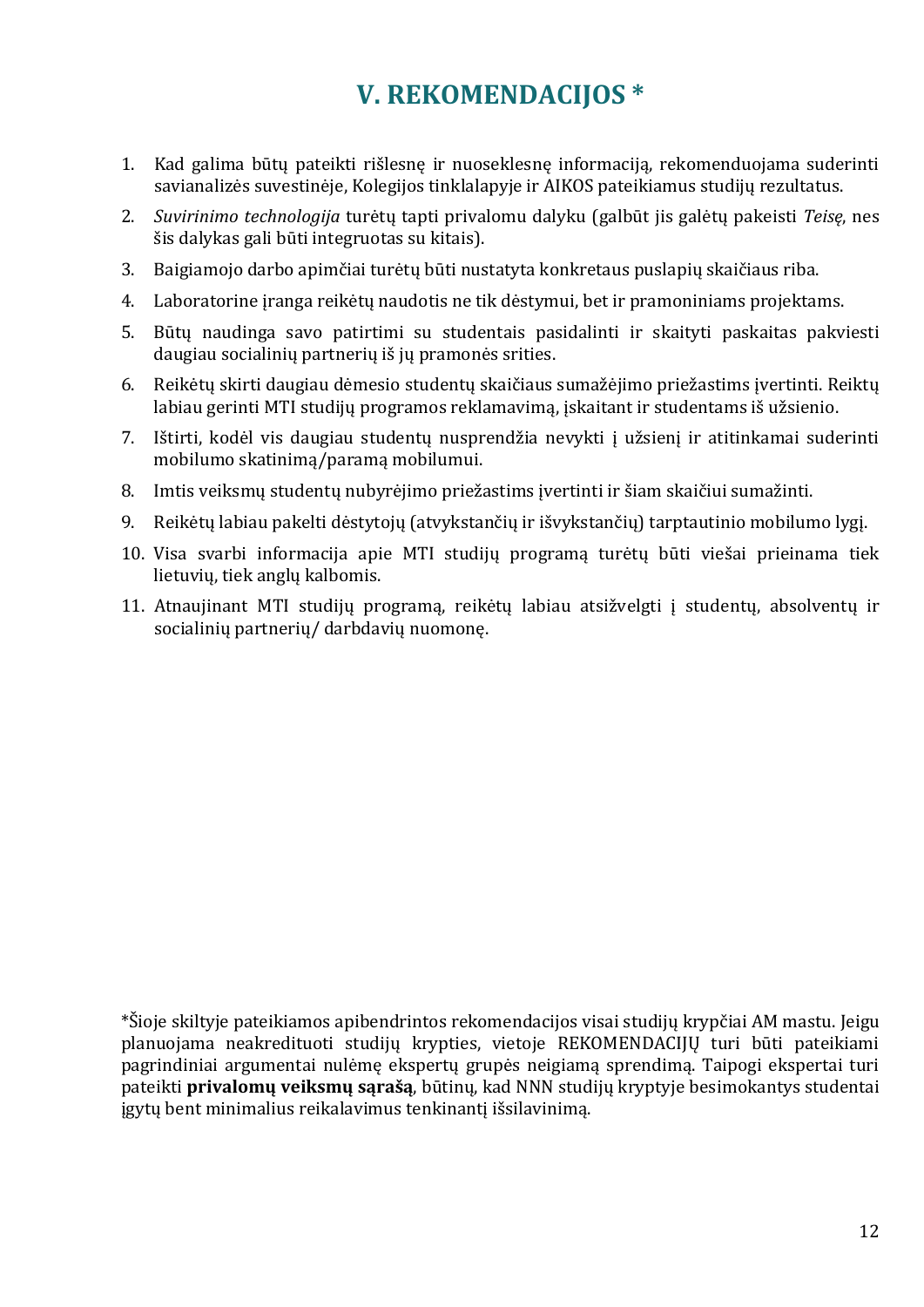# **VI. SANTRAUKA**

Žemiau pateikiame rezultatų santrauką, sudarytą ekspertų grupės savianalizės suvestinės ir nuotolinių pokalbių su Vilniaus technologijų ir dizaino kolegijos administracija (vadovais ir fakulteto administracijos darbuotojais), darbuotojais, atsakingais už savianalizės suvestinės parengimą, dėstytojais ir socialiniais dalininkais (studentais, absolventais, darbdaviais, socialiniais partneriais) pagrindu.

Ekspertų grupė teigiamai įvertino Vilniaus technologijų ir dizaino kolegijoje (toliau vadinama Kolegija) vykdomą pirmosios pakopos Mechanikos inžinerijos studijų kryptį. Visos vertinamosios sritys buvo įvertintos gerai, labai gerai arba išskirtinės kokybės.

Ekspertų grupė nustatė šiuos pagrindinius Mechanikos inžinerijos studijų krypties privalumus:

- Kolegijos direktorius, administracijos darbuotojai ir dėstytojai skiria daug jėgų ir laiko įstaigai ir mechanikos inžinerijos studijų krypčiai bei yra motyvuoti toliau augti.
- Mechanikos inžinerijos studijų krypties studijos yra priderintos prie vietos pramonės poreikių.
- Dėstytojai yra tinkamai išsilavinę, turi reikalingas kompetencijas ir motyvaciją, kad sėkmingai dėstytų mechanikos inžinerijos studijų krypties dalykus.
- Studentų nuomonė išklausoma diskutuojant, jiems teikiant grįžtamąją informaciją ar dalyvaujant apklausose – tai teigiamai veikia mechanikos inžinerijos studijų krypties studijas.
- Studentai ir absolventai yra patenkinti savo studijomis ir yra motyvuoti.

Ekspertų grupė norėtų pabrėžti šiuos Mechanikos inžinerijos studijų krypties geros praktikos pavyzdžius:

- Vykdoma keletas labai įdomių tarpdalykinių studentų projektų, kurie suteikia studentams labai vertingų praktinių įgūdžių.
- Labai geri mechanikos inžinerijos studijų krypties vykdymui skirti materialiniai ištekliai, įskaitant biblioteką.

Yra keletas mechanikos inžinerijos studijų krypties tobulinimo aspektų tačiau nei vienas jų nėra pakankamai svarbus, kad nulemtų prastesnį įvertinimą:

- Būtų naudinga savo patirtimi su studentais pasidalinti ir skaityti paskaitas pakviesti daugiau socialinių partnerių iš jų pramonės srities.
- *Mechaninių technologijų inžinerijos* studijų programos struktūra nuolat koreguojama, atsižvelgiant į naujausius pasiekimus. Vis dėlto, rekomenduotume *Suvirinimą* perkelti iš laisvai pasirenkamų dalykų prie privalomų (galbūt jis galėtų pakeisti *Teisę*, nes šis dalykas gali būti integruotas su kitais).
- Studijų rezultatai gerai struktūrizuoti, tačiau reikėtų suvienodinti informaciją apie *Mechaninių technologijų inžinerijos* studijų programos tikslus ir studijų rezultatus, pateikiamą Kolegijos tinklalapyje lietuvių ir anglų kalbomis.
- Tarptautinis dėstytojų ir studentų mobilumas pagerėjo, tačiau dar yra kur tobulėti.
- Baigiamųjų darbų, dažniausiai nagrinėjančių praktines pramonės srities partnerių pateikiamas problemas, kokybė yra gera, tačiau esame bendros nuomonės, kad taikant esamą *Mechaninių technologijų inžinerijos* studijų programos baigiamųjų darbų formą, jiems neskiriama pakankamai laiko. Todėl baigiamųjų darbų apimtį reikėtų apriboti iki pagrįsto puslapių skaičiaus.
- Reikėtų skirti daugiau dėmesio studentų skaičiaus sumažėjimo priežastims įvertinti ir imtis veiksmų studentų nubyrėjimo skaičiui sumažinti. Reikėtų labiau reklamuoti mechanikos inžinerijos studijų krypties studijas.